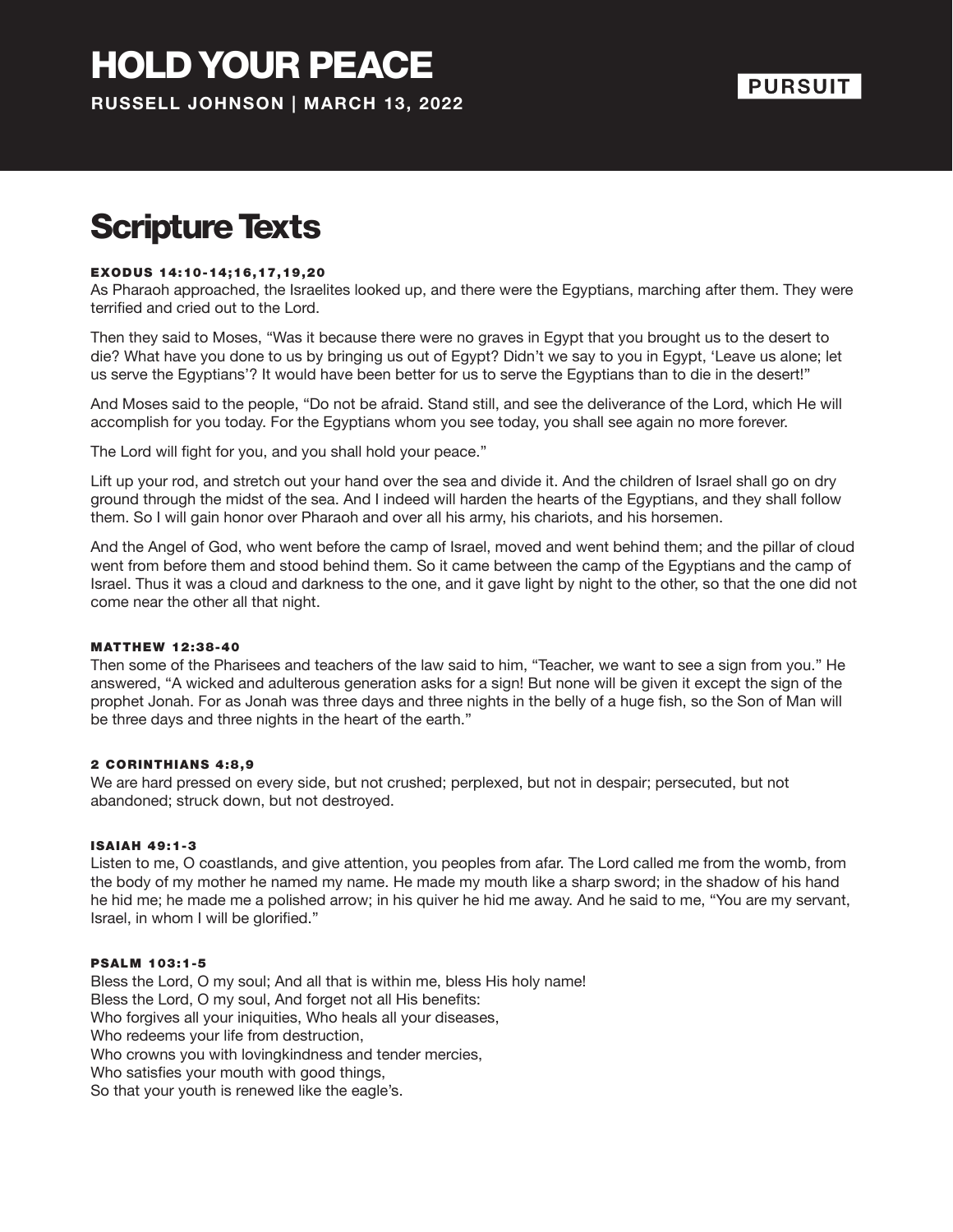### Big Ideas

**We don't see things the way they are; we see things the way we are.**

2

**It is not that we don't have signs; it is that most of us refuse to read them.**

**Crisis does not change us; it reveals us.**

4

6

**We can leave Egypt, but until Egypt leaves us we will operate as slaves wherever we go.**

**What I fear ultimately becomes what I worship. We have survived 100% of our worst days; we can be confident God will see us through today.**

**If we have peace, everything else will follow. If we don't have peace, no matter what else follows, we will never be happy.**

**PURSUIT** 



1

5